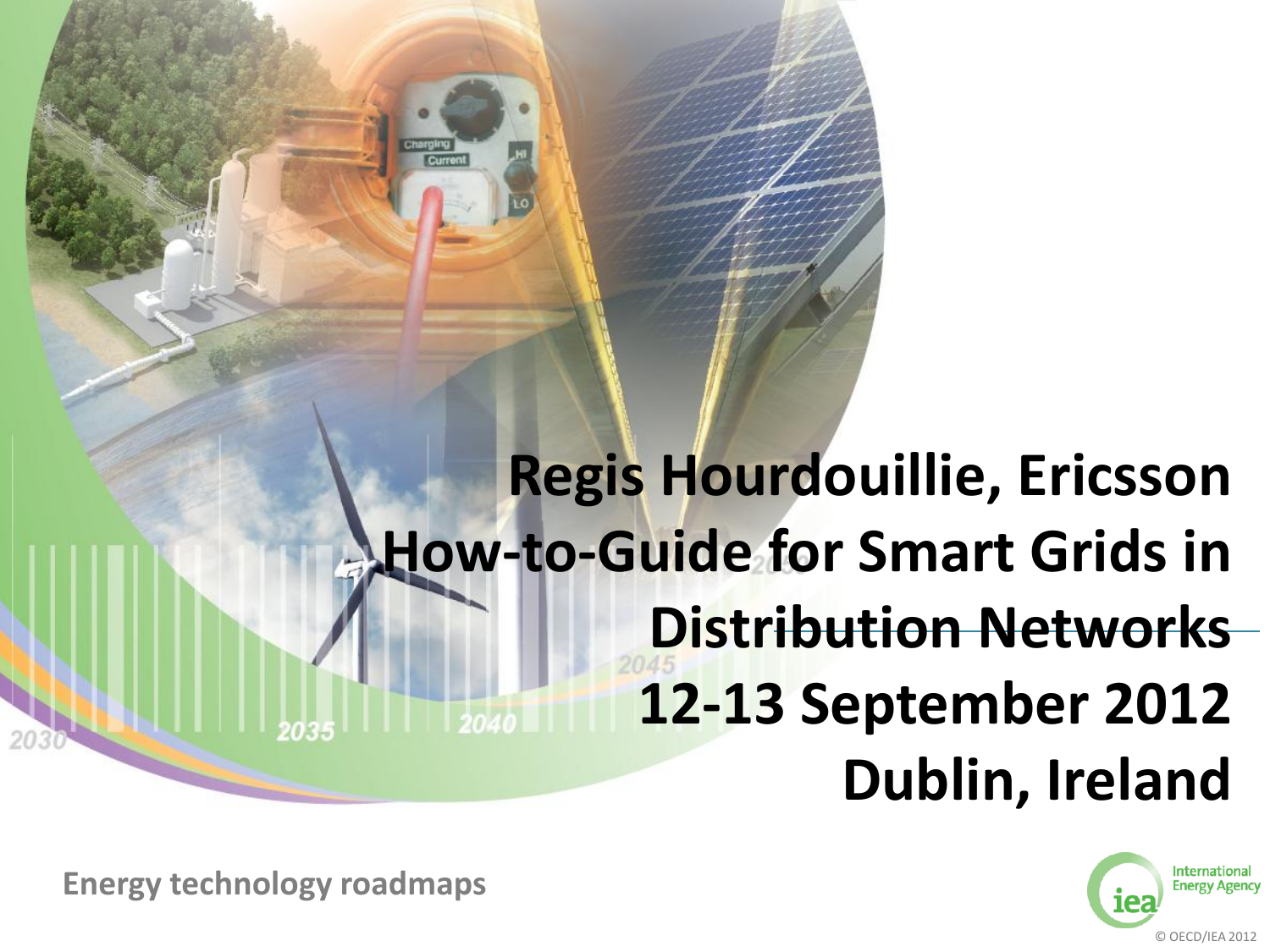## Importance of consultative comprehensive approach



Smart grid roadmap is not only about technology

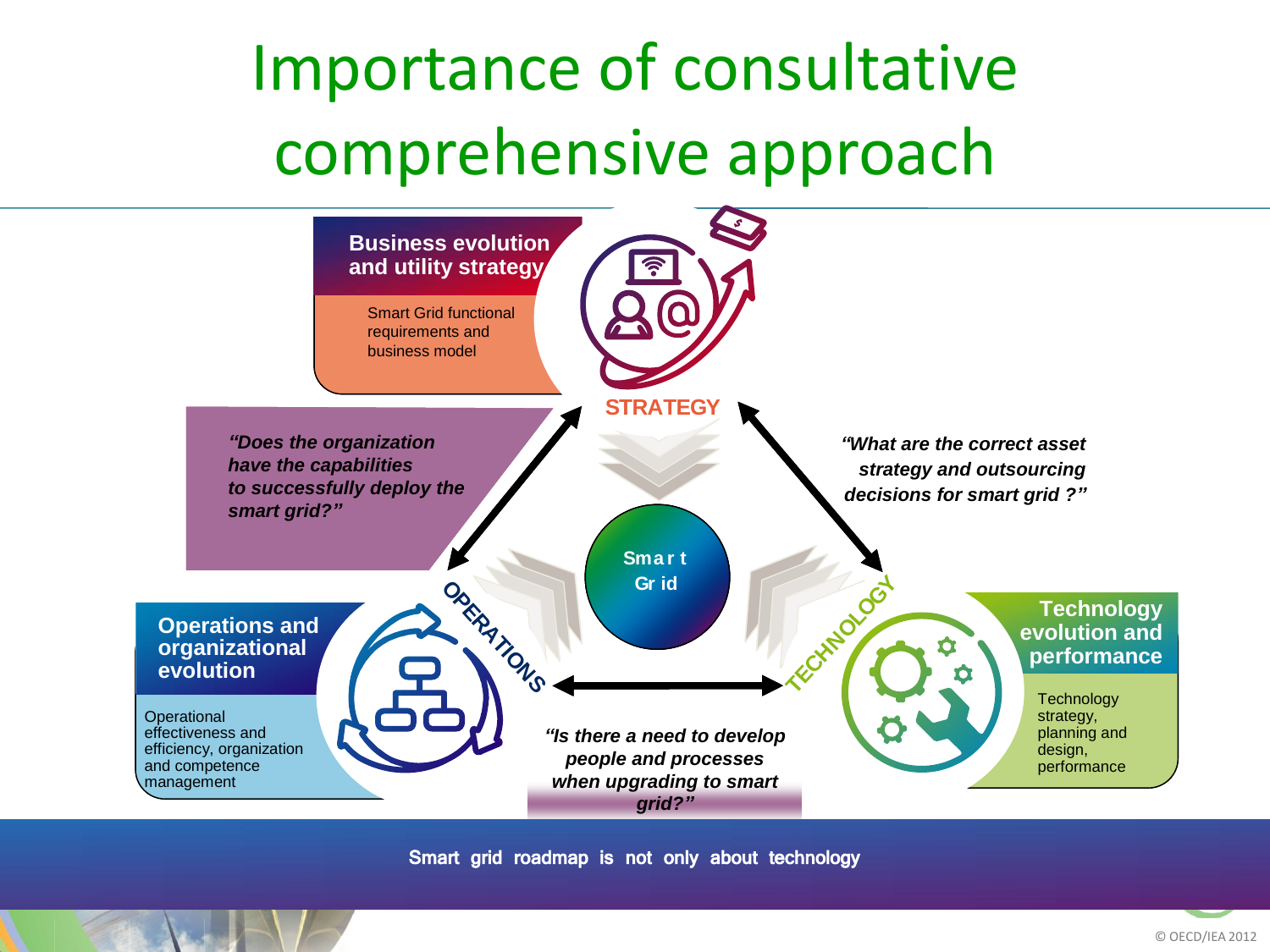## Best practice for ICT transformation process

Strategy to execution : example of telecom network migration



Smart Grid is not a traditional project, it**'**s a transformation project